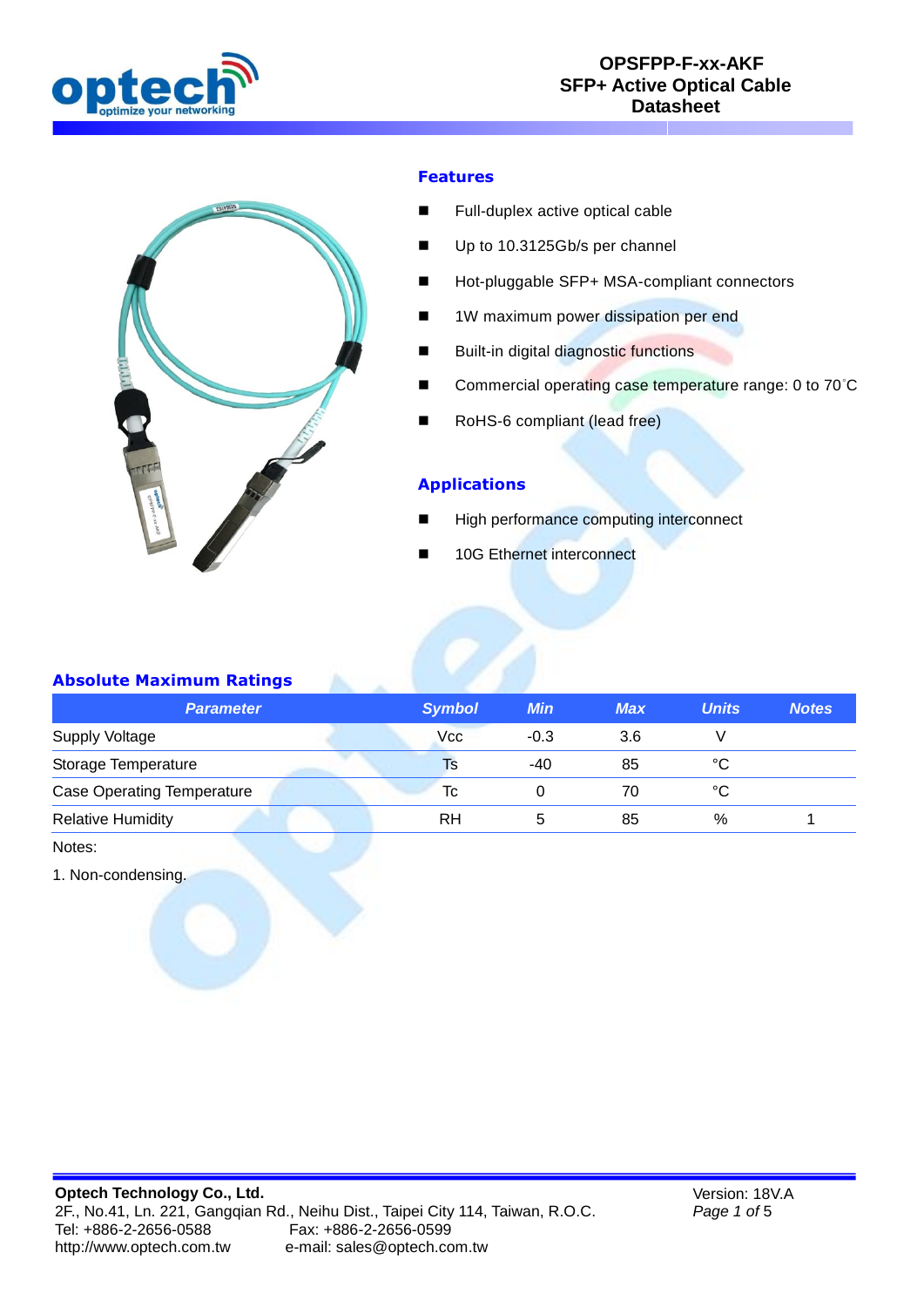

# **Transmitter Characteristics**

| <b>Parameter</b>                | <b>Symbol</b> | Min. | Typ. | Max. | <b>Units</b> | <b>Notes</b> |
|---------------------------------|---------------|------|------|------|--------------|--------------|
| <b>Supply Voltage</b>           | <b>Vcc</b>    | 3.13 | 3.3  | 3.47 |              |              |
| <b>Supply Current</b>           | lcc           |      | 230  |      | mA           |              |
| Input differential impedance    | Zin           | 90   | 100  | 110  | Ω            |              |
| Differential Data Input Swing   | Vin, pp       | 40   |      | 100  | mV           |              |
| <b>Transmit Disable Voltage</b> | $V_D$         | 2.0  |      | Vcc  | $\vee$       |              |
| <b>Transmit Enable Voltage</b>  | $V_{EN}$      | 0    |      | 0.8  | V            |              |

Notes:

1. Connected directly to TX data input pins. AC coupling from pins into laser driver IC.

## **Receiver Characteristics**

| <b>Parameter</b>               | <b>Symbol</b>         | Min. | Typ. | Max. | <b>Units</b> | <b>Notes</b> |
|--------------------------------|-----------------------|------|------|------|--------------|--------------|
| Differential Data Output Swing | Vout, pp              | 300  |      | 850  | mV           |              |
| LOS Fault                      | $V_{LOS \, fault}$    |      |      | Vcc  |              |              |
| <b>LOS Normal</b>              | V <sub>LOS norm</sub> |      |      | 0.8  |              |              |
| Notes:                         |                       |      |      |      |              |              |

1. LOS is an open collector output. Should be pulled up with 4.7k to 10k on the host board.

## **SFP+ AOC Specifications**

| <b>Parameter</b>                  | <b>Description</b>                                                    |
|-----------------------------------|-----------------------------------------------------------------------|
| Module Form Factor                | SFP+ (As defined by SFP+ MSA, "SFF-8431 Rev 4.1", "SFF-8432 Rev 5.1") |
| Maximum Data Rate                 | $10.3125$ Gb/s                                                        |
| Cable Lengths                     | Up to 300m using OM3 MMF and 400m using OM4 MMF                       |
| <b>Protocols Supported</b>        | 10G Ethernet                                                          |
| Electrical Interface and Pin-out  | 20-pin edge connector                                                 |
| Cable Type                        | Multimode round fiber cable, plenum-rated                             |
| Maximum Power Consumption per End | 1W                                                                    |
| Management Interface              | Serial, I <sup>2</sup> C-based (As defined by "SFF-8472 Rev 11.0".)   |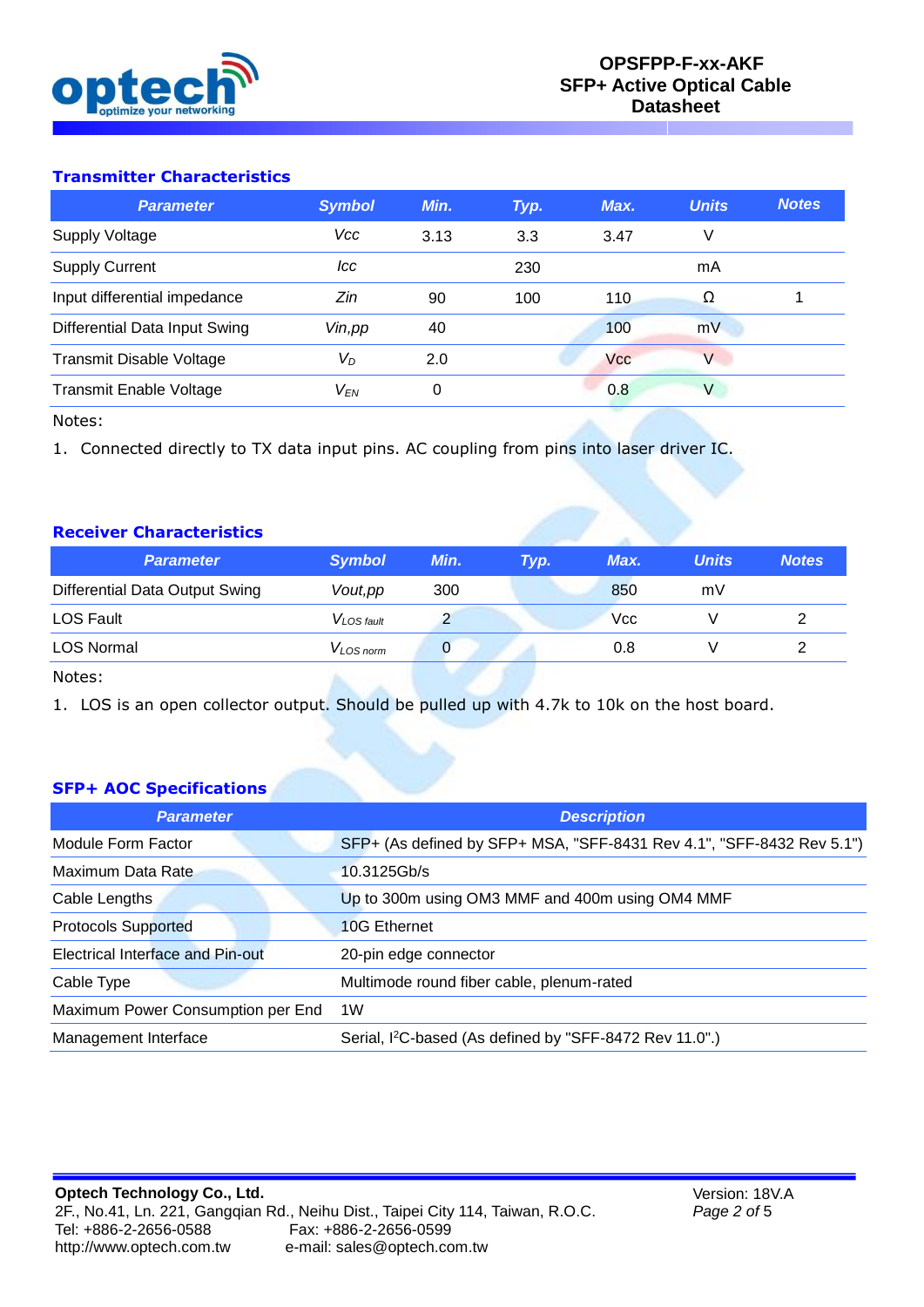

# **Dimensions**



Version: 18V.A *Page 3 of* 5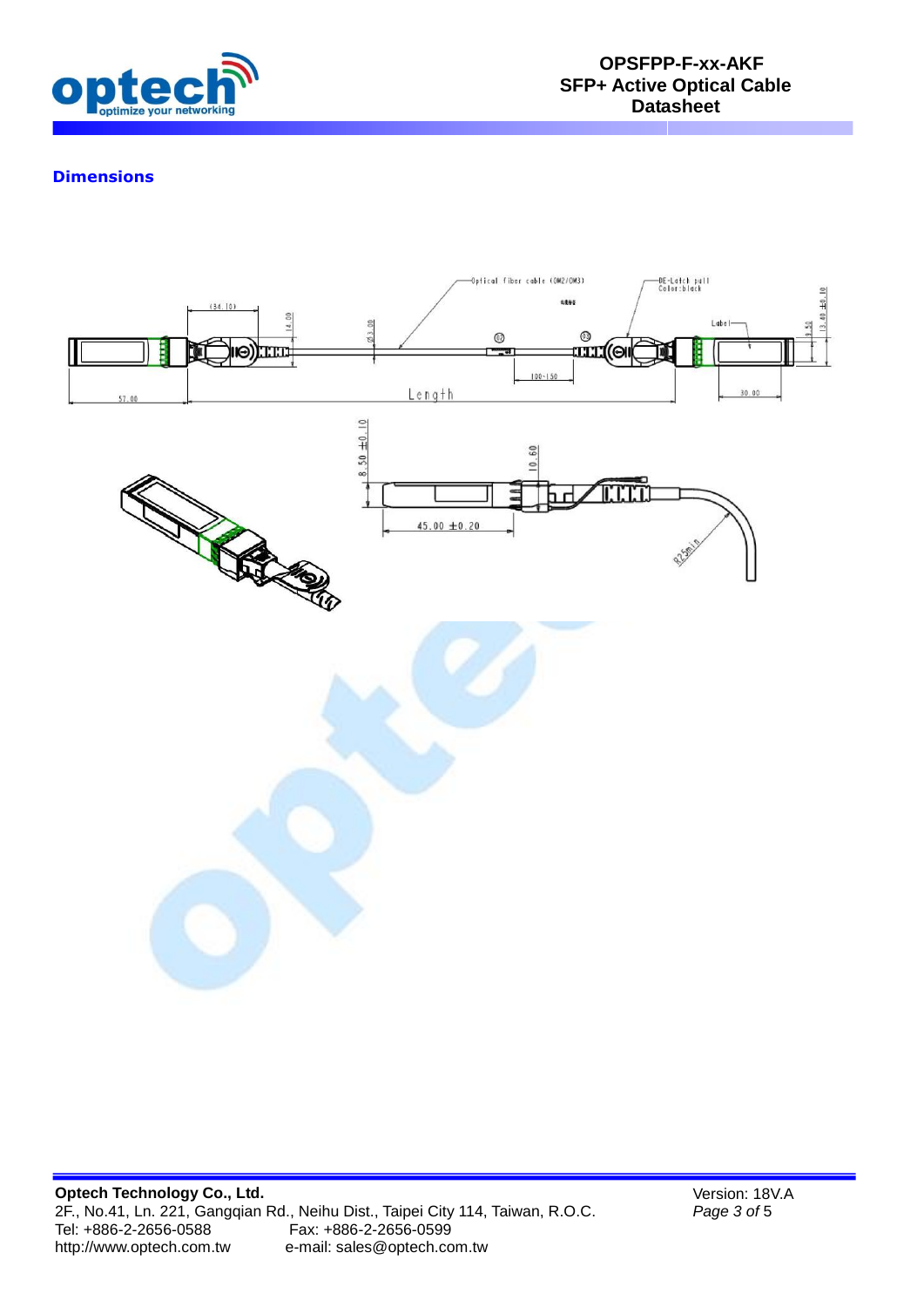

# **Important Notice**